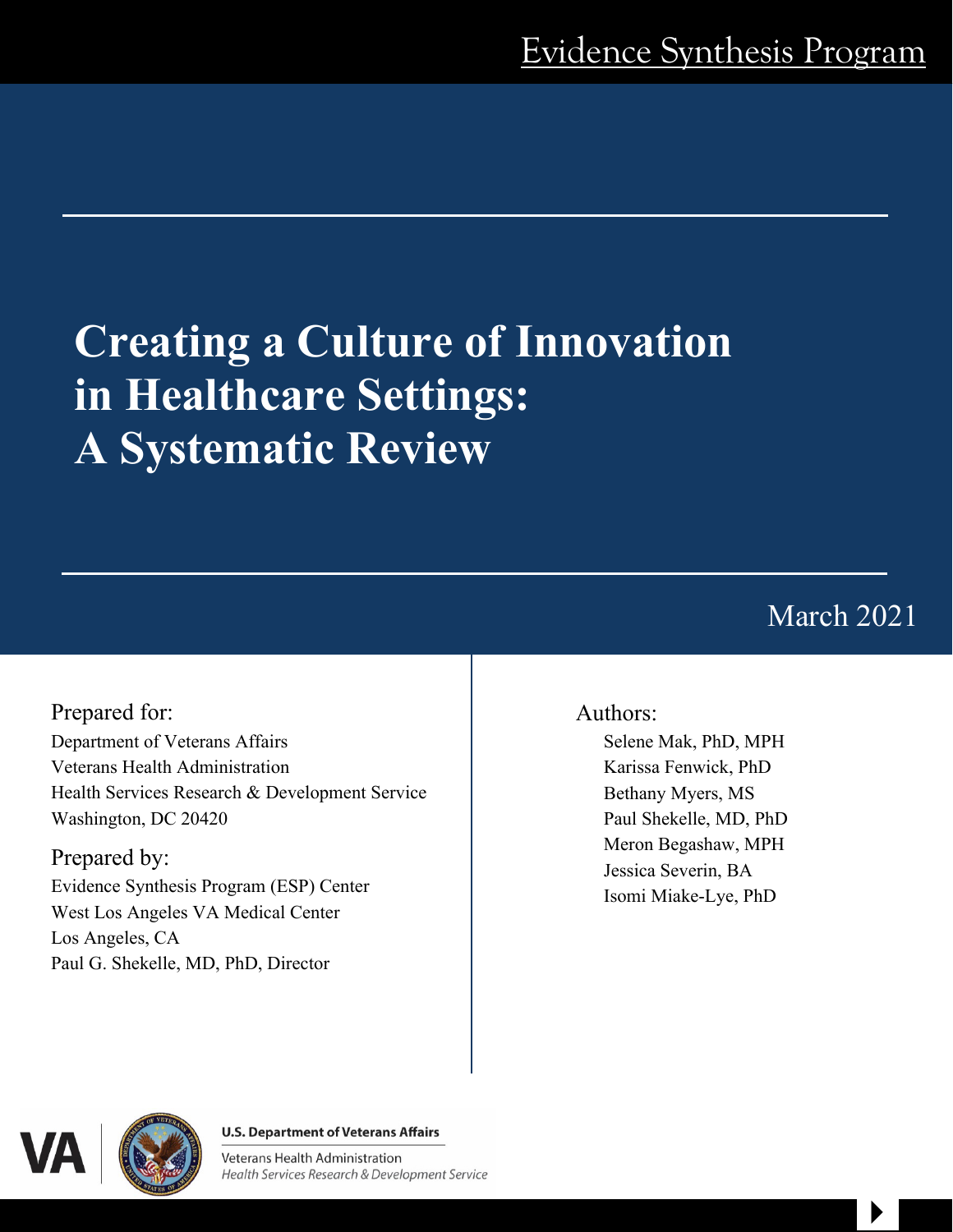# **PREFACE**

The VA Evidence Synthesis Program (ESP) was established in 2007 to provide timely and accurate syntheses of targeted healthcare topics of importance to clinicians, managers, and policymakers as they work to improve the health and healthcare of Veterans. These reports help:

- Develop clinical policies informed by evidence;
- Implement effective services to improve patient outcomes and to support VA clinical practice guidelines and performance measures; and
- Set the direction for future research to address gaps in clinical knowledge.

The program comprises 3 ESP Centers across the US and a Coordinating Center located in Portland, Oregon. Center Directors are VA clinicians and recognized leaders in the field of evidence synthesis with close ties to the AHRQ Evidence-based Practice Center Program and Cochrane Collaboration. The Coordinating Center was created to manage program operations, ensure methodological consistency and quality of products, and interface with stakeholders. To ensure responsiveness to the needs of decision-makers, the program is governed by a Steering Committee composed of health system leadership and researchers. The program solicits nominations for review topics several times a year via the [program website.](https://www.hsrd.research.va.gov/publications/esp/TopicNomination.cfm)

Comments on this evidence report are welcome and can be sent to Nicole Floyd, Deputy Director, ESP Coordinating Center at [Nicole.Floyd@va.gov.](mailto:Nicole.Floyd@va.gov)

**Recommended citation:** Mak S, Fenwick K, Myers B, Shekelle PG, Begashaw M, Severin J, Miake-Lye IM. Creating a Culture of Innovation in Healthcare Settings: A Systematic Review. Evidence Synthesis Program, Health Services Research and Development Service, Office of Research and Development, Department of Veterans Affairs. VA ESP Project #05-226; 2021. Available at: [https://www.hsrd.research.va.gov/publications/esp/reports.cfm.](https://www.hsrd.research.va.gov/publications/esp/reports.cfm)

This report is based on research conducted by the Evidence Synthesis Program (ESP) Center located at the **West Los Angeles VA Medical Center, Los Angeles, CA**, funded by the Department of Veterans Affairs, Veterans Health Administration, Health Services Research and Development. The findings and conclusions in this document are those of the author(s) who are responsible for its contents; the findings and conclusions do not necessarily represent the views of the Department of Veterans Affairs or the United States government. Therefore, no statement in this article should be construed as an official position of the Department of Veterans Affairs. No investigators have any affiliations or financial involvement (*eg*, employment, consultancies, honoraria, stock ownership or options, expert testimony, grants or patents received or pending, or royalties) that conflict with material presented in the report.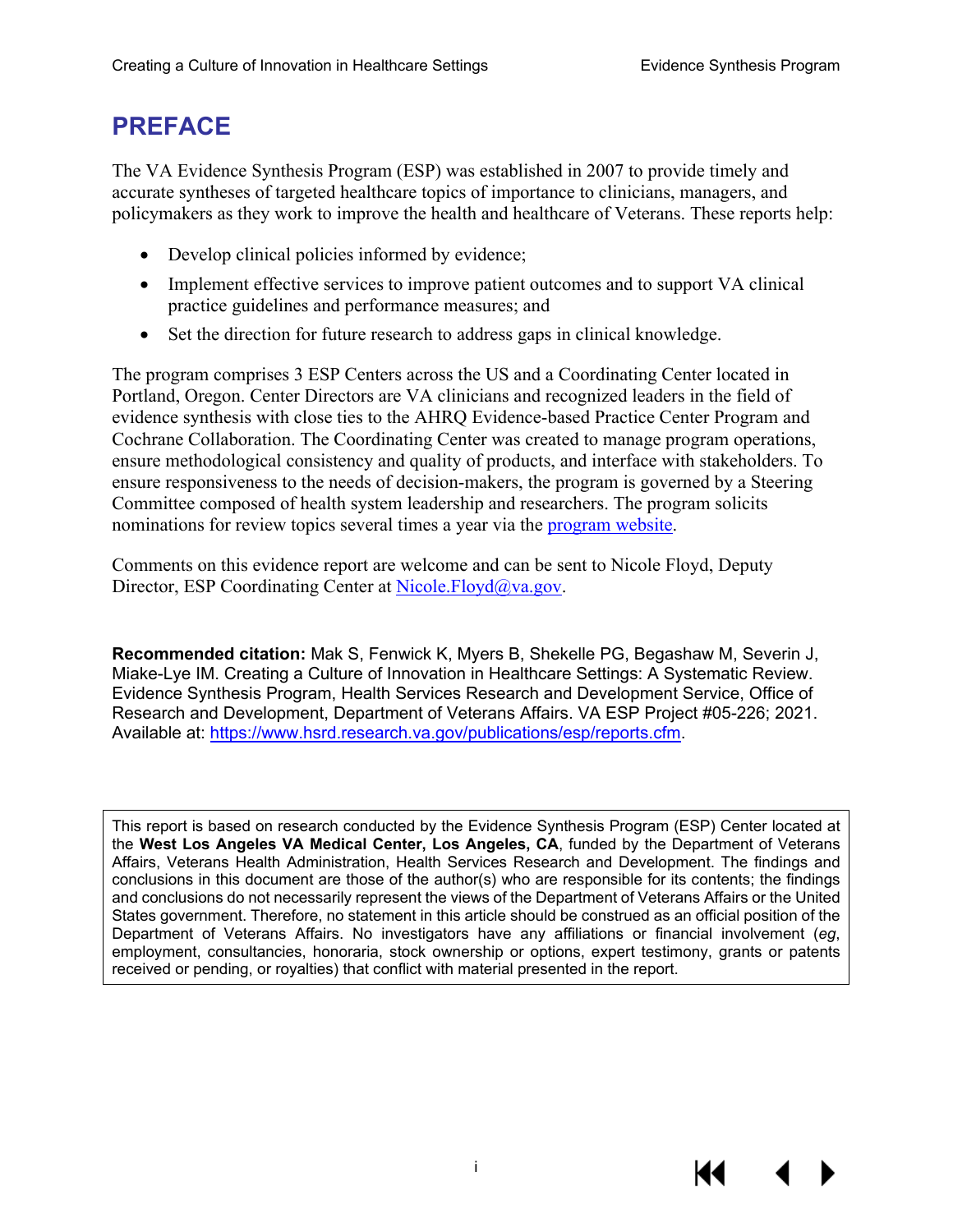# **ACKNOWLEDGMENTS**

This topic was developed in response to a nomination by Allison Amrhein, MPH, director of operations for VHA Innovators Network, and Brynn Cole, director of programming for VHA Innovators Network for the purpose of understanding how to create a culture of innovation in healthcare settings. The scope was further developed with input from the topic nominators (*ie*, Operational Partners), the ESP Coordinating Center, the review team, and the technical expert panel (TEP).

In designing the study questions and methodology at the outset of this report, the ESP consulted several technical and content experts. Broad expertise and perspectives were sought. Divergent and conflicting opinions are common and perceived as healthy scientific discourse that results in a thoughtful, relevant systematic review. Therefore, in the end, study questions, design, methodologic approaches, and/or conclusions do not necessarily represent the views of individual technical and content experts.

The authors gratefully acknowledge the following individuals for their contributions to this project:

#### **Operational Partners**

Operational partners are system-level stakeholders who have requested the report to inform decision-making. They recommend Technical Expert Panel (TEP) participants; assure VA relevance; help develop and approve final project scope and timeframe for completion; provide feedback on draft report; and provide consultation on strategies for dissemination of the report to field and relevant groups.

Allison Amrhein, MPH *Director of Operations, VHA Innovators Network (iNET) Discovery, Education and Affiliate Networks*

Brynn Cole *Director of Programming, VHA Innovators Network (iNET)*

## **Technical Expert Panel (TEP)**

To ensure robust, scientifically relevant work, the TEP guides topic refinement; provides input on key questions and eligibility criteria, advises on substantive issues or possibly overlooked areas of research; assures VA relevance; and provides feedback on work in progress. TEP members are listed below:

Anaïs Tuepker, PhD, MPH *Qualitative Core Director, Center to Improve Veteran Involvement in Care (CIVIC) – VA Portland Health Care System Assistant Professor (Research), Division of General Internal Medicine & Geriatrics – Oregon Health & Science University*

К€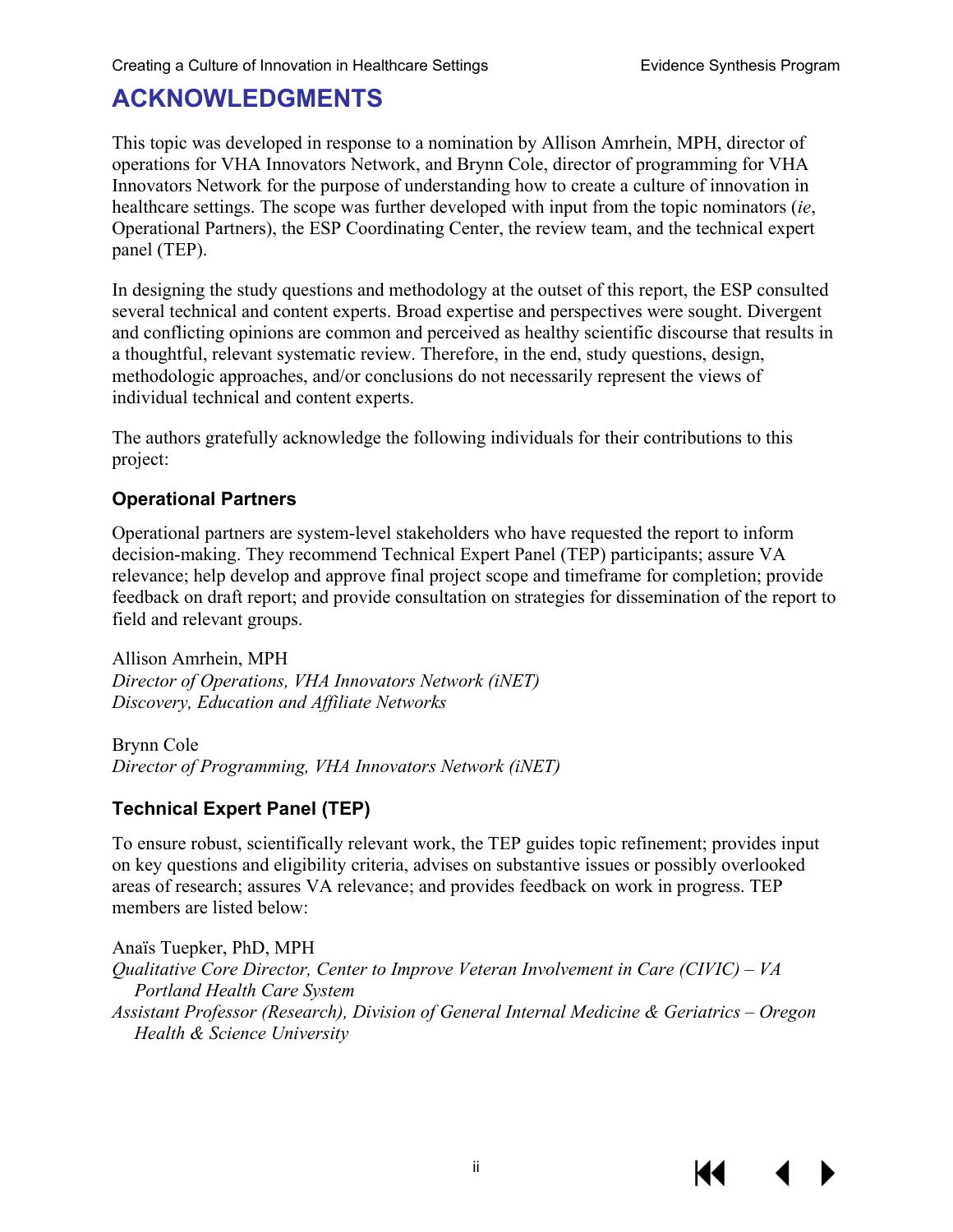Creating a Culture of Innovation in Healthcare Settings **Exity Research American** Evidence Synthesis Program

Jacen Greene, MBA

*Assistant Director, Homelessness Research and Action Collaborative – Portland State University*

Sara Singer, PhD, MBA

*Professor of Medicine, School of Medicine, and Professor of Organizational Behavior (by courtesy), Graduate School of Business and Freeman Spogli Institute for International Studies – Stanford University*

#### **Peer Reviewers**

The Coordinating Center sought input from external peer reviewers to review the draft report and provide feedback on the objectives, scope, methods used, perception of bias, and omitted evidence. Peer reviewers must disclose any relevant financial or non-financial conflicts of interest. Because of their unique clinical or content expertise, individuals with potential conflicts may be retained. The Coordinating Center and the ESP Center work to balance, manage, or mitigate any potential nonfinancial conflicts of interest identified.

К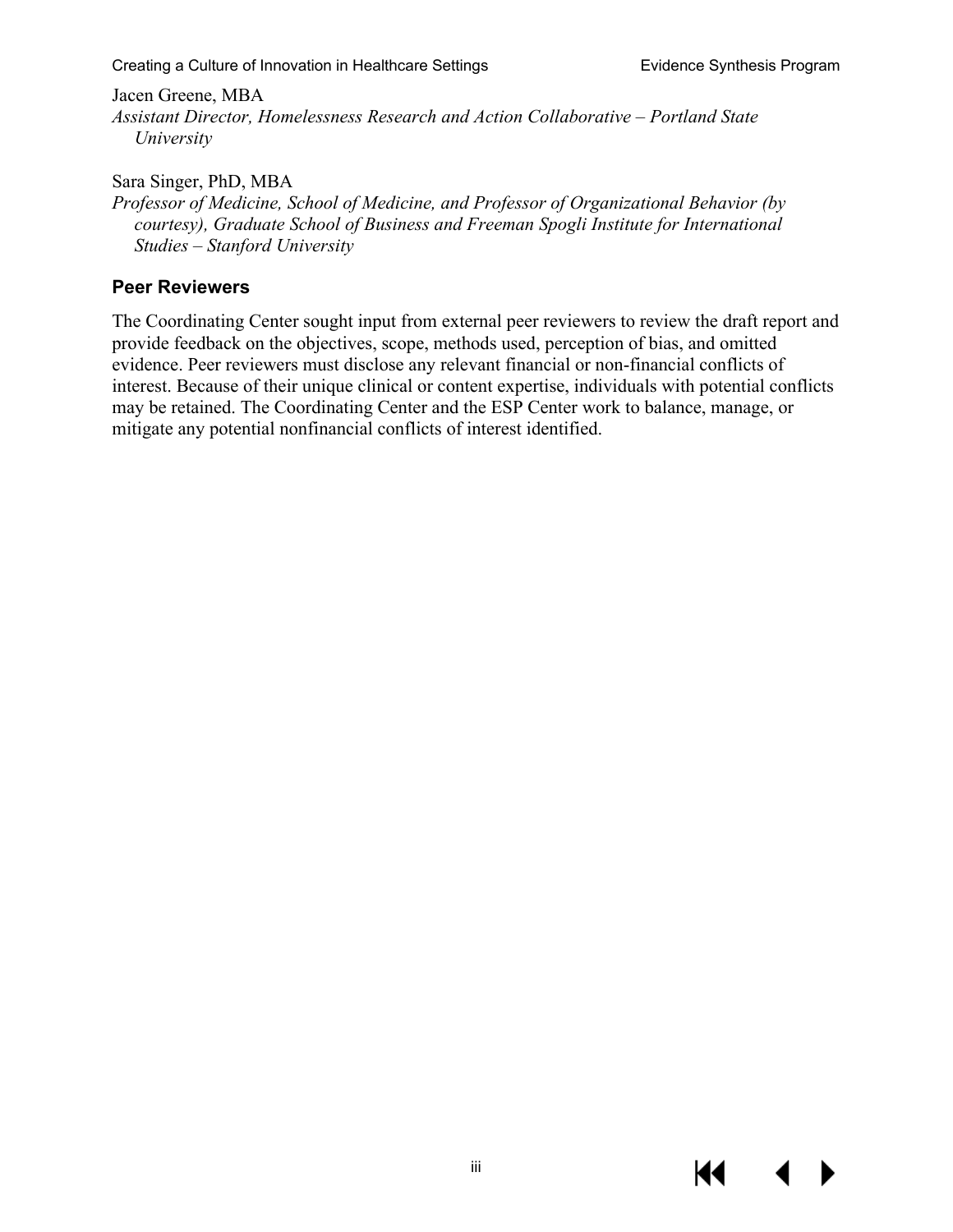# **EXECUTIVE SUMMARY**

## **INTRODUCTION**

Organizational culture plays a critical role in shaping healthcare delivery environments and service quality. Research is needed to identify programs and interventions that foster a culture of innovation, and to determine how culture of innovation can be evaluated and measured.

## **METHODS**

#### **Data Sources and Searches**

We conducted broad searches using terms relating to "culture of innovation" or "culture of creativity". We searched Web of Science, Ovid Medline, and PsycINFO from inception to 9/18/2020. We also searched the gray literature on 04/03/20 in a Google search. From these Google searches, we reviewed the first 50 hits for studies that would meet eligibility criteria.

#### **Study Selection**

Three team members working independently screened the titles of retrieved citations. Full-text review was conducted in duplicate by 2 team members, with any disagreements resolved through discussion. Because we were looking for literature that had real-world applications of culture of innovation measurement or intervention, publications were required to (1) use some specified measure or metric for culture of innovation and/or (2) describe an intervention or program to improve or establish a culture of innovation to be included.

#### **Data Abstraction**

Data extraction was completed in duplicate. All discrepancies were resolved with full group discussion. We abstracted data on the following: setting, sample size, response rate, country, study design, data analysis approach, culture of innovation metric(s), other metric(s), culture of innovation terms, culture of innovation definitions, and findings from abstract.

#### **Data Synthesis and Analysis**

Our review is a narrative analysis. We synthesized descriptions of culture of innovation definitions, metrics, and programs from included publications.

# **RESULTS**

#### **Results of Literature Search**

We identified 480 potentially relevant citations, of which 164 were included at the abstract screening level. A total of 30 publications were identified at full-text review as meeting initial inclusion criteria: 4 publications with intervention/program and metric(s), and 26 publications with metric(s) only.

К€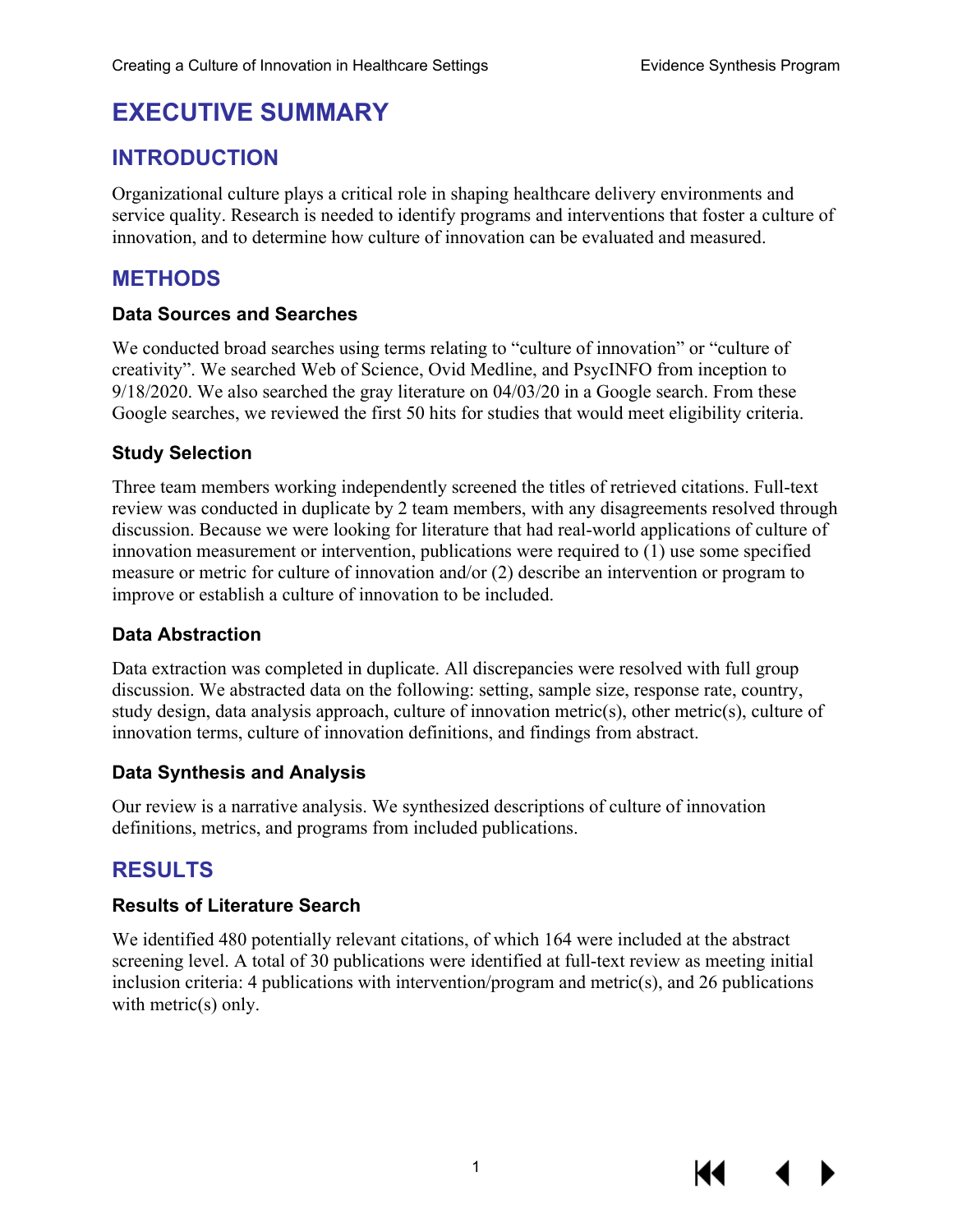## **Summary of Results for Key Questions**

#### *KQ1: How is culture of innovation defined in literature related to healthcare settings?*

When reviewing the included studies, there were several ways that terminology and definition captured the concept of "culture of innovation." The variations on the terminology and key words used to describe this concept were 1 source of variety. While publications varied on whether or not they described key domains or explicit definitions related to their "culture of innovation" terms, all the included publications provided relevant citations. Some common themes extracted from relevant citations include: a shared set of beliefs between people that supported improvement or change, resources to support innovation, and acceptance of change.

#### *KQ2: What metrics are used to capture culture of innovation in healthcare settings?*

Twenty-seven studies measured some version of the construct "culture of innovation" using 26 different instruments. Ten studies administered a single instrument without adaptation, 7 studies modified or truncated an existing instrument, 2 studies developed "homegrown" instruments, and 8 studies incorporated a mix of adapted, homegrown, and/or instrument without modifications. Six instruments were used in more than 1 study to measure "culture of innovation". TCI and related conceptual work were used in 7 studies, with each study incorporating the 8 items related to "support for innovation" domain within the TCI. Two additional instruments were identified among 3 studies that did not directly measure "culture of innovation". These studies instead described organizational culture using pre-specified categories. While some instruments were developed in a healthcare setting, others were adapted from other disciplines such as management and economics.

#### *KQ3: What are key characteristics and outcomes of programs designed to improve or establish a culture of innovation in healthcare settings?*

Four studies described programs that reported outcomes using a quantitative measure of culture of innovation. One publication, which described a leadership program in the UK, treated innovation climate as a primary outcome. The other 3 studies included culture of innovation as either a secondary outcome or 1 of a few various outcomes.

There were similarities between the 4 programs, but no inherent patterns were identified. Three of these studies were larger, including multiple sites, while the fourth study included a smaller sample of nurses from 1 site. Participants in 3 of the studies were frontline healthcare workers, including long-term care providers, nurses, and paramedics. The remaining study included a combination of frontline and senior management. Two programs used QICs with a specific clinical focus: 1 used QI methods to improve acute myocardial infarction and stroke care bundles and the other adapted the Instituted for Health Care Improvement Breakthrough Collaborative method to improve a specific quality topic related to long-term care. Another program incorporated a leadership program aimed at solving a "real world issue" as a group over the course of 8-10 months with a focus on a "relational and experiential approach to learning". The remaining program was a nurse-led program focused on improving nursing care in a psychiatric ward with a year-long program comprised of group clinical supervision and individual learning about how to plan and document nursing care through nursing diagnosis. While 4 studies with culture of innovation outcomes were identified, their small scale or low response rates and variable details provided about the components of each intervention limited the conclusions to be drawn.



2